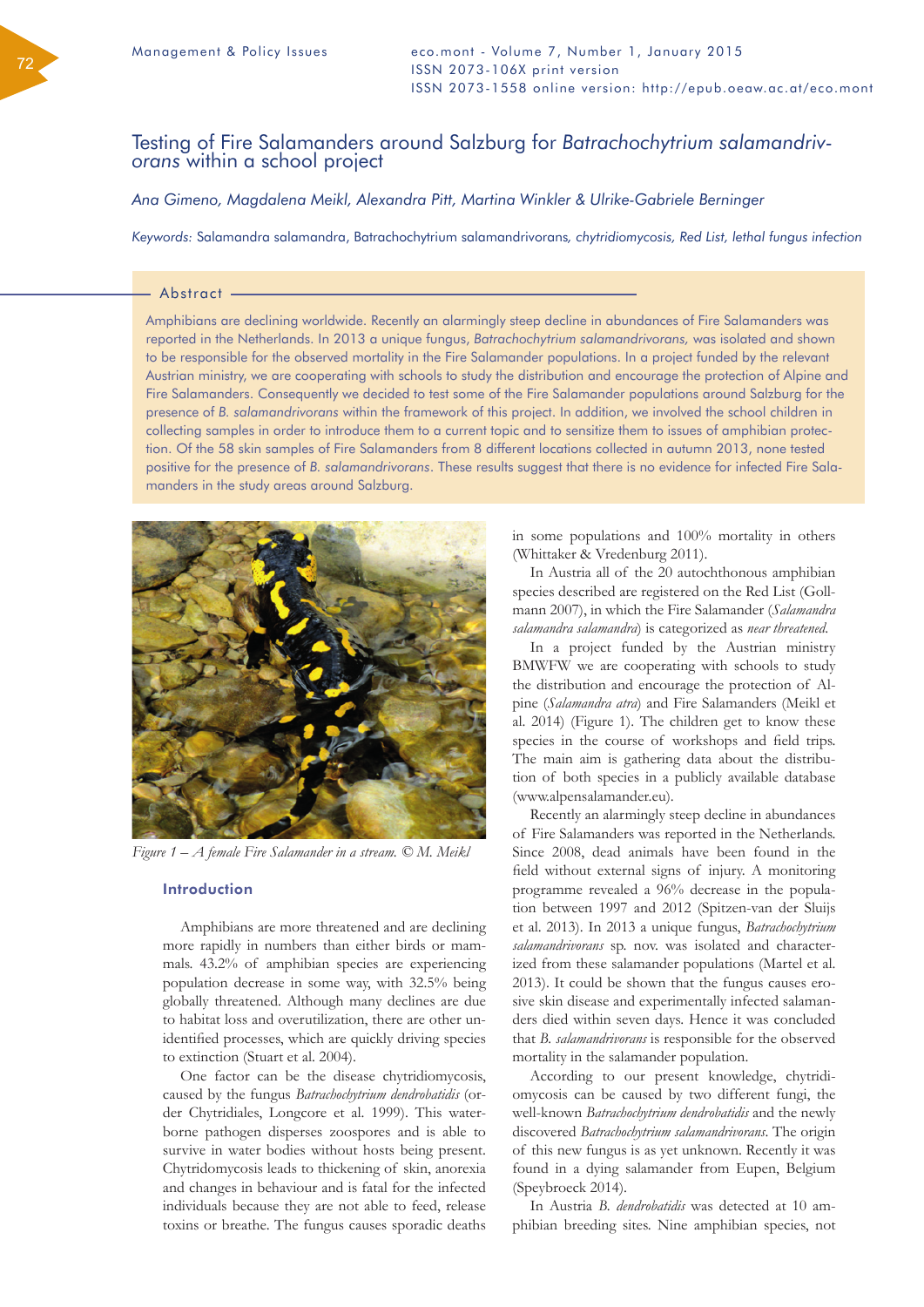

*Figure 2 – School children collecting skin samples from salamanders. © M. Hahn*

including *S. atra* and *S. salamandra,* were infected. However, none of them showed obvious signs of the disease (Sztatecsny & Glaser 2011).

Therefore *B. salamandrivorans* may also be present in healthy-looking Fire Salamander populations, such as the ones we monitored in our study sites.

Consequently we decided to test some of the Fire Salamander populations present around Salzburg within our school project. Our first aim was to establish if there is any evidence for the presence of *B. salamandrivorans* by using the PCR method described by Martel et al. 2013. In addition, we involved the school children in collecting samples during excursions to salamander habitats in order to introduce them to a current topic and to sensitize them to issues of amphibian protection (Figure 2).

# Material and methods

# Sampling

In total, 58 skin samples of Fire Salamanders from 8 different locations (7 in Salzburg, 1 in Upper Austria) were taken (Figure 3). One sampling site (Site 1) is located in Aigner Park, a locally protected area (*Geschützter Landschaftsteil*) (22.2 ha). In addition it has been designated as Nature Park for its cultural-historical significance and the richness of its natural landscape elements. Samples were collected in autumn 2013, between 10.09.2013 and 19.10.2013. The school children were instructed in the appropriate methods (sterile skin swabbing and how to prevent the dispersion of chytrids from one location to another). From each individual, skin swabs were taken by gently rubbing sterile nylon flocked swabs (COPAN FLOQSwabsTM) 10 to 15 times over the salamander's ventral surface, feet and tail, as suggested by Hyatt et al. 2007.

Exact locations of the sampling sites were recorded. Where no GPS data were available in the field, they were determined with Austria Map online (www.austriamap.at). The altitude data were calculated

with www.gpsvisualizer.com. The map was created with DIVA-GIS (www.diva-gis.org).

#### DNA extraction

Air-dried skin swabs were stored at −20°C for at least 5 months. DNA was extracted with Applied Biosystems®PrepMan® Ultra Sample Preparation Reagent. Two different methods were used resolving the DNA from the swabs. 50 µl of the PrepMan® Ultra reagent were added to the swab and incubated for 5 minutes at room temperature. Then the moistened swab was inserted into a yellow sterile plastic pipette tip. The tip with the swab was put into a sterile Eppendorf tube and the swab was pushed firmly down the tip to press out the liquid. The tube containing tip and swab was centrifuged for 1 minute at 9 000 rpm. Afterwards, tip and swab were discarded. Samples were heated on a heat block for ten minutes at 100°C and afterwards cooled down to room temperature on crashed ice for 2 minutes. After centrifugation for 3 minutes at 13 000 rpm, the extracted DNA was stored at −20 °C. For the second method, Qiagen® – QIAshredderTM mini spin columns were used instead of the pipette tip.

Quantification of the DNA product was done with a Thermo Scientific-NANODROP 2000c Spectrophotometer.

#### PCR reaction

Fire Salamander skin samples were checked for the presence of DNA from the chytrid fungus *B. salamandrivorans* by means of conventional PCR.

The primer set (STerF 5'TGCTCCATCTCCC-CCTCTTCA3′ and STerR 5′TGAACGCACATTG-CACTCTAC3′), developed by Martel et al. 2013, which amplifies the 5.8S rRNA gene, was used to detect the presence of the chytrid salamandrivorans in the Fire Salamander skin samples. The primers were synthesized by Microsynth and supplied at 10 μmol /L. The amplification reactions were performed in a total volume of 25 μl. Each consisted of 1 μl DNA template, 1 μM of each primer, 10x Coral Load Buffer (contains Tris.HCl, KCl,  $(NH_{\psi_2}SO_{\phi}$ , 15 mM  $MgCl_{\psi}$ , gel loading reagent, orange dye, red dye; pH 8.7 (20 $^{\circ}$ C)), 0.2 mM of each dNTP, and 0.8 units of QiagenTaq Polymerase. The amplifications were performed in a geneAmp® PCR System 2700 (Applied Biosystems). PCR conditions were as follows: an initial denaturation at 93 °C for 10 min, 30 cycles of 45 s at 93 °C, 45 s at 59 °C, 60 s at 72 °C, to end with a final extension of 10 min at 72 °C. We performed a PCR sensitivity test using different concentrations of zoospores of a culture of *B. salamandrivorans* (50, 20, 10 zoospores / μl). A positive control consisting of a DNA template including 20 or 50 zoospores from a culture of *B. salamandrivorans* was added to each amplification. As negative control DEPC-treated water was used.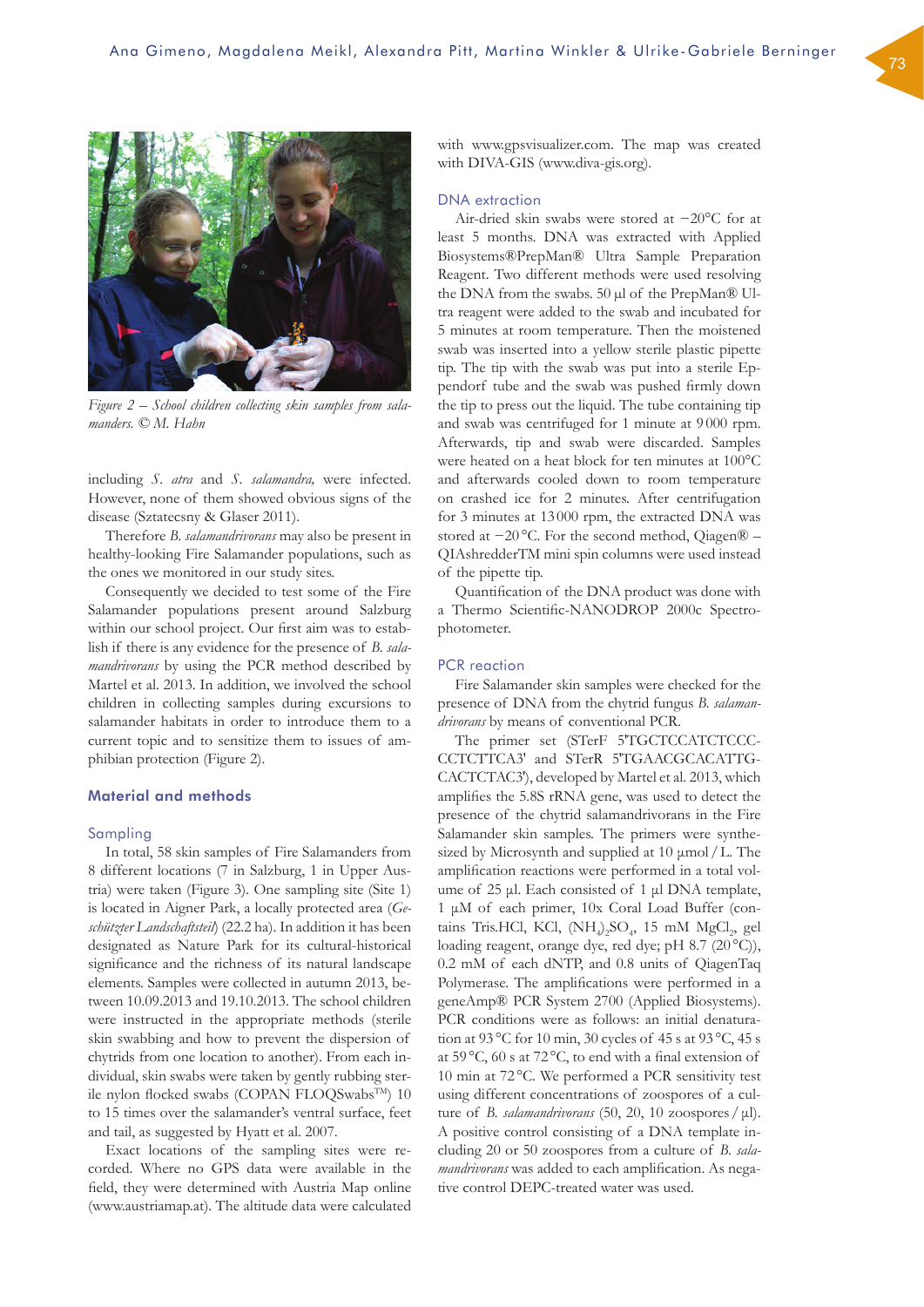

| Site           |                           | Longitude | Latitude  | Altitude [m] | Samples        |
|----------------|---------------------------|-----------|-----------|--------------|----------------|
|                | Salzburg, Aigen, Glasbach | 13.09324° | 47.77921° | 483          | 15             |
| $\overline{2}$ | Salzburg, Gaisberg        | 13.10501° | 47.79978° | 904          | 3              |
| 3              | Elsbethen, Schaferlberg   | 13.09186° | 47.76192° | 555          | 3              |
| $\overline{4}$ | Werfen, Kalcherbauer      | 13.19751° | 47.48147° | 621          | 11             |
| 5              | Bad Ischl, Reiterndorf    | 13.62102° | 47.71237° | 471          | 3              |
| 6              | Thalgau, Kolomannsberg    | 13.26833° | 47.87528° | 993          | 10             |
| 7              | Thalgau, Grosse Plaike    | 13.24111° | 47.88389° | 930          | $\overline{2}$ |
| 8              | Henndorf, Lichtentann     | 13.23500° | 47.89778° | 740          | 11             |

*Figure 3 – Sites for collecting salamander skin samples: 1–4 and 6–8 in Salzburg, 5 in Upper Austria. The map was created with DIVA-GIS (www.diva-gis.org), elevation data: CGIAR-SRTM (http://srtm.csi.cgiar.org/).*

# **Results**

The quantity of extracted DNA ranged between 3.4 ng /  $\mu$ l and 226.4 ng /  $\mu$ l.

The PCR returned a positive detection in the positive controls for *B. salamandrivorans,* starting at an amount of 10 zoospores / μl (see Figure 4). Gel detection showed a positive band for zoospores at 161-bp. None of the 58 Fire Salamander skin swabs tested

positive for the presence of *B. salamandrivorans* (Figure 5).

## **Discussion**

Our findings suggest that the newly discovered fungus *B. salamandrivorans* is not yet present in the study areas around Salzburg. During our excursions with the schools and our own observations at several sites we



*Figure 4 – Sensitivity test with zoospores of* B. salamandrivorans *(courtesy of Prof. An Martel, University of Ghent). M: DNA standard (GeneRuler 100 bpPlus), A: 20 zoospores/μl culture, B: 50 zoospores/μl culture, C: 20 zoospores/ μl culture, D: 10 zoospores/μl culture, E: skin swab 24, F: skin swab 50, G: negative control (DEPC-treated water).*



*Figure 5 – Fire Salamander skin swab samples amplified with the Bs primers STer F and Ster R. M: DNA standard (GeneRuler 100bp Plus); A: 20 zoospores Bs; 49 to 58, 29 and 30: Fire Salamander samples; G: negative control (DEPC-treated water).*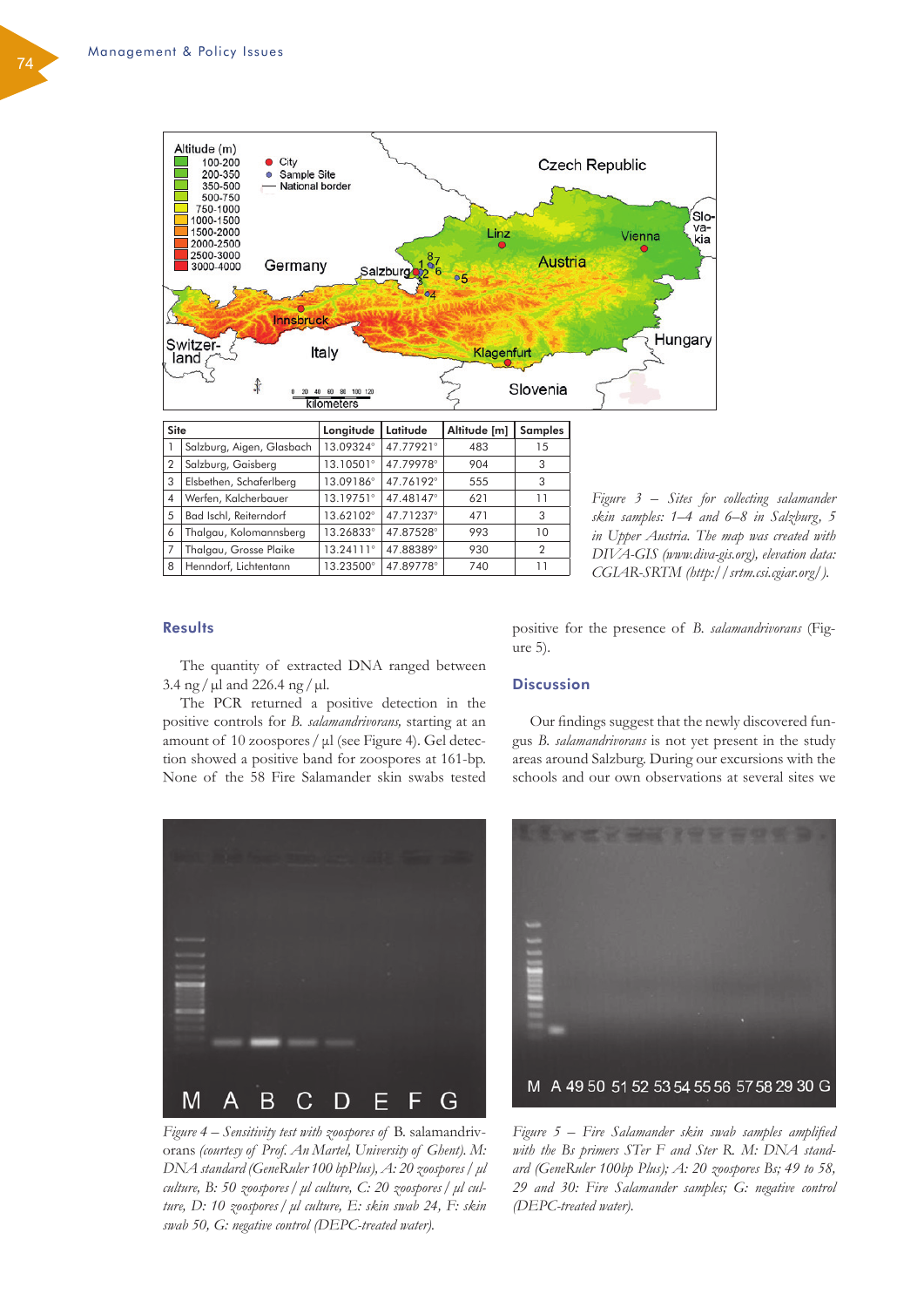never found dead Fire Salamanders, except for those caused by road kills. The PCR results support our impression that there is no evidence for infected Fire Salamanders in the province of Salzburg and bordering areas of Upper Austria.

Under laboratory conditions *B. salamandrivorans* grew at temperatures as low as  $5^{\circ}$ C, with optimal growth between  $10^{\circ}$ C and  $15^{\circ}$ C, and death temperatures above 25 °C (Martel et al. 2013). According to this, our sampling in autumn should be the ideal period to detect spores from the skin of infected salamanders, if they were present. Moreover, the positive controls in the PCRs indicate that even as little as 10 zoospores give a clear positive result.

A web-based dataset (www.Bd-maps.net) shows the worldwide distribution of *B. dendrobatidis* with the aim of providing new insights into occurrence patterns and the ecology and epidemiology of the fungus. It reveals that *B. dendrobatidis* has been detected on all continents, except for Antarctica. In 68% of the countries where data were collected the presence of the fungus was confirmed. (Olson et al. 2013)

A survey for *B. salamandrivorans* in Chinese amphibians was published this year (Zhu et al. 2013). The authors tested 665 individual amphibians of 30 species, spread across thirteen provinces and two municipalities in China. They used epithelial swabbing (260 samples) and histology of phalanges (165 samples) with the nested PCR technique. None of the tested samples were positive.

However, we cannot assume that the new fungus has not yet reached Austria or Salzburg. Additional investigations in other areas covering the whole country are required. Furthermore, it has to be clarified if other amphibian species are also endangered by this new chytrid.

The collaboration with the children involved in our project worked very well. They learned about sterile working while taking samples and prevention of dispersal of the fungus. We explained to them that the endangerment of species can be due to many different reasons. Often they asked us what we would do if we found infected salamanders. At present we do not have an answer. However an intensified monitoring of Fire Salamanders in future is very important in order to react immediately if *B. salamandrivorans* was found in a population. If the fungus was discovered in a salamander population, the most important thing to do would be to prevent the dispersal of the fungus to other, healthy populations. Depending on the size of the infected population and the connection or interaction with other populations, such prevention measurements might be difficult. If the population were small and isolated, not living in a highly connected forest system, the infection would be easier to control. In the Netherlands, fire salamanders from infected populations were collected and a successful captive breeding programme was started (Spitzen-van der Sluijs et al. 2013) (see also www.sosvuursalamander.nl). In infected populations, and especially those in danger of going extinct, such breeding programmes would be vital. The treatment of individuals with antifungal agents may also be a possibility. Indeed, this treatment has to be tested further and it seems to be difficult to apply on entire populations in the wild.

However, the more than 1 400 children, teachers and parents involved in our school project will continue reporting unusual findings of dead salamanders to us or to a responsible authority. Thus we can say that area-wide monitoring of an endangered species is more successful if the general public is included. To achieve this goal, the collaboration with schools, involving the children and their social circles, is a very effective way.

#### Acknowledgements

We thank Prof. An Martel from Ghent University for providing us with a culture of zoospores of *B. salamandrivorans* and for her helpful suggestions concerning PCR and DNA extraction. Many thanks to the schools VS Elsbethen, VS Liefering II, VS Reitendorf, BG Seekirchen for helping us collecting the samples. We thank G. Obermeyer and V. Lang for their advice and assistance in the lab.

This work was funded by the project SPA 04/013 – Alpensalamander II in the Sparkling Science research programme of the BMWFW Austria.

Permission for sampling Fire salamanders was obtained by the Naturschutzbehörde Salzburg 21301-RI/548/67/15-2013.

## References

Hyatt, A.D., D.G. Boyle, V. Olsen, D.B. Boyle, L. Berger, D. Obendorf, A. Dalton, K. Kriger, M. Hero, H. Hines, R. Phillott, R. Campbell, G. Marantelli, F. Gleason & A. Colling 2007. Diagnostic assays and sampling protocols for the detection of *Batrachochytrium dendrobatidis. Diseases of Aquatic Organismss* 73: 175– 192. Lüneburg.

Gollmann, G. 2007. Rote Liste der in Österreich gefährdeten Lurche (Amphibia) und Kriechtiere (Reptilia). In: Bundesministerium für Land- und Forstwirschaft (eds.), *Rote Listen gefährdeter Tiere*  Österreichs, *Teil 2: Kriechtiere, Lurche, Fische*, *Nachtfalter, Weichtiere*. Wien-Köln-Weimar.

Longcore, J.E., A.P. Pessier & D.K. Nichols 1999. *Batrachochytrium dendrobatidis* gen.et sp.nov., a chytrid pathogenic to amphibians. *Mycologia* 91 (2): 219–227. Lawrence.

Martel, A., A. Spitzen-van der Sluijs, M. Blooi, W. Bert, R. Ducatelle, M.C. Fisher, A. Woeltjes, W. Bosman, K. Chiers, F. Bossuyt & F. Pasmans 2013. *Batrachochytrium salamandrivorans* sp. nov. causes lethal chytridiomycosis in amphibians*. PNAS* 110 (38): 15325–15329. doi:10.1073/pnas.1307356110. Washington.